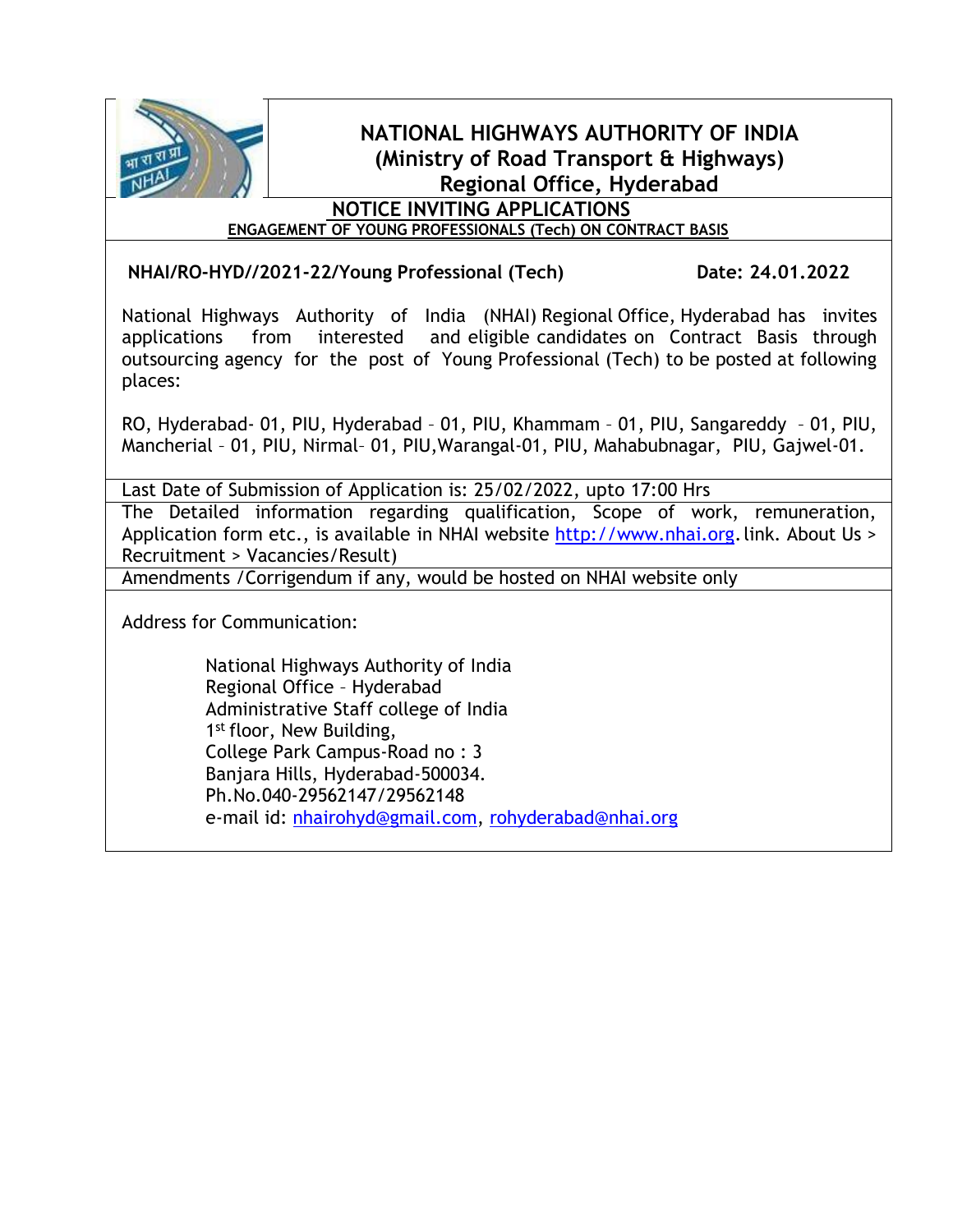## **NATIONAL HIGHWAYS AUTHORITY OF INDIA (Ministry of Road Transport & Highways) Regional Office, Hyderabad**

### INSTRUCTIONS TO THE APPLICANTS

National Highways Authority of India (NHAI), Regional Office, Hyderabad invites application from interested and eligible candidates on contract basis through Outsourcing agency for the post of Young Professional (Tech.) as detailed below:

| Name of      | No.          | of   Consolidated | Method<br>of <sup>1</sup> | <b>Educational Qualification</b>                                                                                                                                                          |
|--------------|--------------|-------------------|---------------------------|-------------------------------------------------------------------------------------------------------------------------------------------------------------------------------------------|
| <b>Post</b>  | <b>Posts</b> | <b>Emoluments</b> | Recruitment               |                                                                                                                                                                                           |
| Young        | 09           | Rs.60,000/-       | Contract<br>On.           | i) Degree in Civil Engineering                                                                                                                                                            |
| Professional | (may         | Per Month         | through<br><b>basis</b>   | from a recognized university                                                                                                                                                              |
| (Tech.)      | vary)        | (all inclusive)   | Outsourcing               | /Institute.                                                                                                                                                                               |
|              |              |                   | agency                    | ii) Valid Graduate Aptitude Test<br>in Engineering (GATE)<br>Score<br>Engineering<br>2021<br>in<br>civil<br>discipline.<br>iii) Experience in infrastructure<br>& Roads Sector preferred. |

#### **Important Conditions:**

1. The Young Professional (Technical) engaged full–time basis will be required to attend to office on all working days and also on holidays, if required, on account of exigencies of work.

2 Degree Civil Engineering from a recognized University/Institute and Valid Graduate Aptitude Test in Engineering (GATE) 2021 Score in civil Engineering Discipline.

3 Candidate should be below 32 years of age on date of Interview.

4 The YPs (Tech) shall be engaged for a period of one year, which shall be extended for one more year subject to satisfactory performance and requirement to be certified by the concerned RO.

5 The Persons shall be entitled to 8 days, paid casual leave and 15 days, paid Sick leaves in a calendar year. No un availed leave will be Carried forward to the next year.

6 Reservation will be made for candidates belongs to SCs, STs, OBCs (NCL) Central list only, and Economically weaker sections provided requisite certificate in the prescribed format in support of their claim is furnished.

7 The engagement of an YPs (Tech) can be terminated by either of the parties by giving 30 days notice in advance or payment of one month's remuneration by either side in lieu of 30 days' notice period, as the case may be, and the contract would terminate automatically at the end of such period.

8 Govt. strives to have a work force which reflects gender balance and women candidates are encouraged to apply.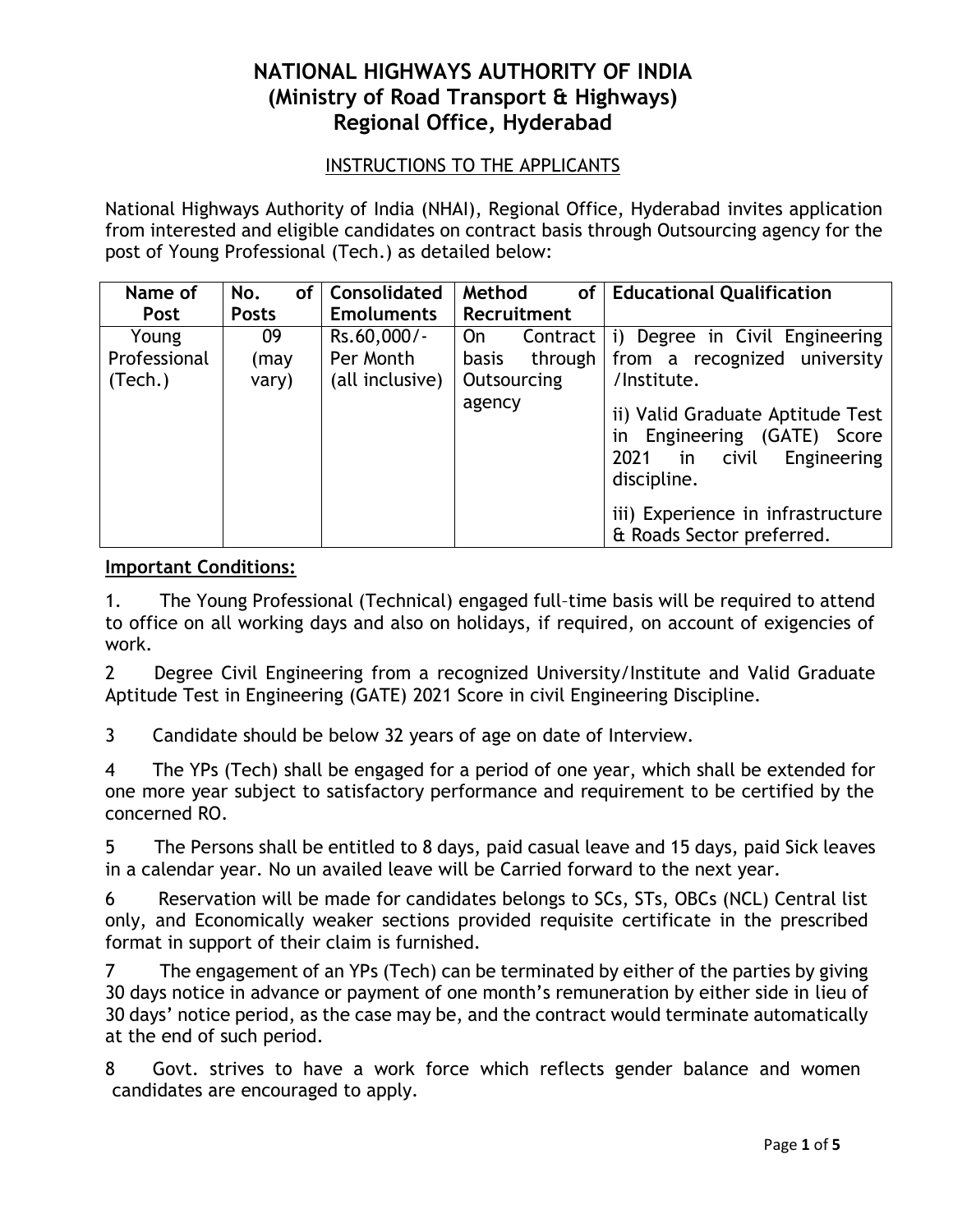9 Applications are to be submitted in the prescribed format along with photograph and self attested copies of following documents.

- a. Degree certificate in support of passing of Degree in Civil Engineering.
- b. Valid Graduate Aptitude Test in Engineering (GATE ) 2021 Score in civil Engineering Discipline.
- c. Class X certificate indicating Date of Birth.
- d. Caste certificate in support of SC/ST/OBC(NCL) in the prescribed format.
- e. Experience certificate showing length of experience.

### *In complete applications in any respect shall be liable for summary rejection*.

- 10 The advertisement can be withdrawn at any time at the discretion of the Competent Authority without assigning any reasons there for. Corrigendum or Addendum to this advertisement if any shall be published only on the website of NHAI. Therefore, the candidates are advised to check the website of NHAI regularly.
- 11 In case of large number of applications is received, candidate shall be short listed on the basis of GATE 2021 score merit and shall accordingly be called for interview.
- 12 Duly filled in applications with supporting documents (each page shall be signed by applicant) may be \***sent by registered post / Speed post / Hand delivery\*** to the address given below, so as to reach latest **by 25/02/2022 up to 5:00 PM***.* The envelope containing the application should be superscribed with "**Application for the post of Young Professional (Tech.) on Contract basis through outsourcing agency.** *Applications received through email/FAXs shall be summarily rejected*.
- 13 The applications received *after 25/02/2022 at 5:00PM shall not be entertained*. The Short listed candidates will be called for an interview. Intimation in this regard shall be sent to the short listed candidates through email /by post subsequently.
- 14 The Short listed candidates at the time of interview should bring original documents/certificates in support of age, educational qualification along with mandatory VALID GATE 2021 Score Card, certificate in support of reservation claimed by the candidate etc. self –attested copies of each documents and recent pass photo size photograph along with the update Bio–data (in the enclosed format) No TA/DA will be paid for attending the interview and candidate shall have to make their own arrangement for boarding and lodging if any, and no claim will be entertained.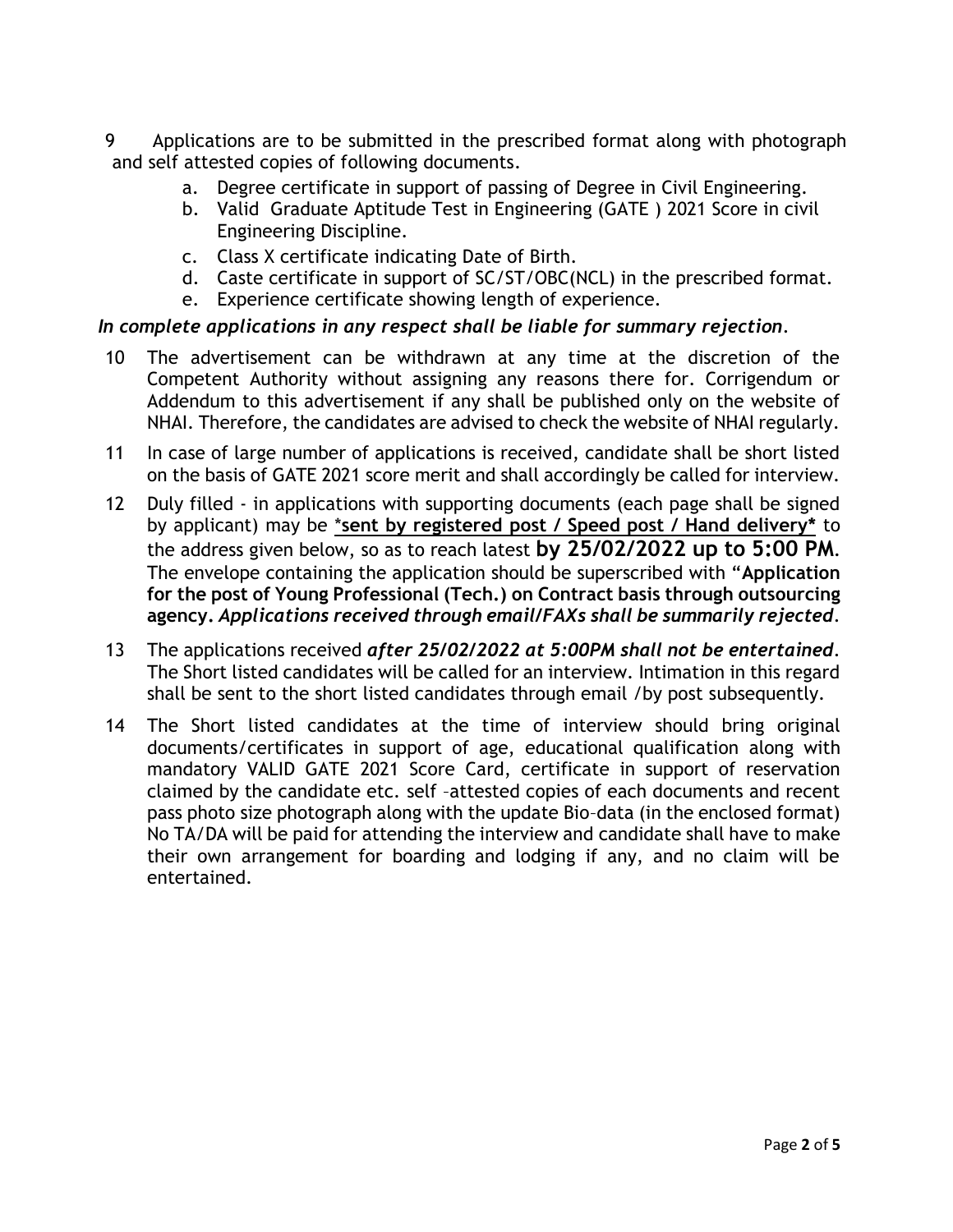15 Screened candidates will be called for interview and the selected candidate will have to work under the jurisdiction of Regional Office- Hyderabad in PIUs and RO Office in the State of Telangana as under.

| S.no | RO/PIU           | No. of Young<br>Professional(Tech)<br>Proposed |
|------|------------------|------------------------------------------------|
|      | RO-Hyderabad     |                                                |
| 2    | PIU-Hyderabad    |                                                |
|      | PIU-Nirmal       |                                                |
| 4    | PIU-Warangal     |                                                |
| 5    | PIU-Khammam      |                                                |
| 6    | PIU-Sangareddy   |                                                |
|      | PIU-Mancherial   |                                                |
| 8    | PIU-Mahabubnagar |                                                |
| q    | PIU-Gajwel       |                                                |

16 Address for communication:

National Highways Authority of India Regional Office – Hyderabad Administrative Staff college of India 1<sup>st</sup> floor, New Building, College Park Campus-Road no:3 Banjara Hills, Hyderabad-500034. Ph.No.040-29562147/29562148

e-mail id: [nhairohyd@gmail.com,](mailto:nhairohyd@gmail.com) [rohyderabad@nhai.org](mailto:rohyderabad@nhai.org)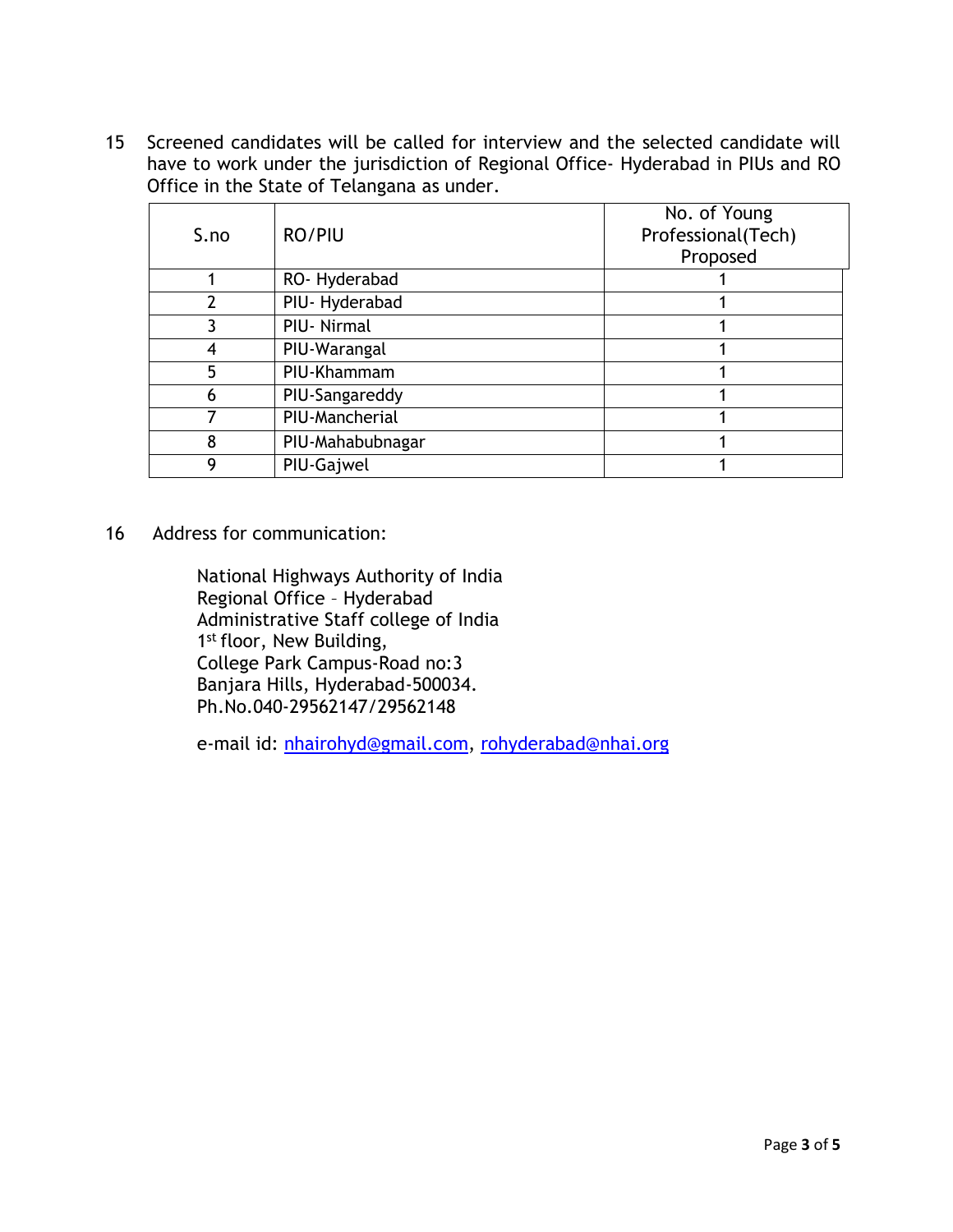# **APPLICATION FOR THE POST OF YOUNG PROFESSIONAL (TECH.) ON CONTRACT BASIS THROUGH OUTSOURCING AGENCY.**

| 1.  | Name of the Candidate (in Block letters)           |  |
|-----|----------------------------------------------------|--|
| 2.  | Father's/Husband's name                            |  |
| 3.  | Date of Birth (in Christian era dd/mm/yyyy format) |  |
| 4.  | Permanent Address (with Pin Code)                  |  |
| 5.  | Address for correspondence (with Pin Code)         |  |
| 6.  | E-mail address, Phone numbers                      |  |
|     | (Office, Residence & Mobile), FAX Number           |  |
| 7.  | a) Religion                                        |  |
|     | b) Whether belong to minority community, if yes,   |  |
|     | Please specify                                     |  |
|     | c) Whether belong to SC/ST/OBC                     |  |
|     | d) Whether Physically Disabled                     |  |
|     | e) Gender                                          |  |
| 8.  | Details of Present Employment                      |  |
|     | (a) Name of the Organization                       |  |
|     | (b) Designation held                               |  |
|     | (c) Period of employment                           |  |
|     | (d) Nature of job                                  |  |
|     | (e) Contact person                                 |  |
| 9.  | Details of Computer knowledge Language(s)          |  |
|     | Known and application Software used                |  |
| 10. | Languages known                                    |  |

(Read, Write, Speak and Understand)

11. Details of Educational Qualification from Matriculation onwards (Enclose a separate sheet, duly authenticated by your signatures, if the space below is insufficient:-

| a            | <b>Examination Passed</b>                     |  |  |  |
|--------------|-----------------------------------------------|--|--|--|
| b            | Year of Passing,<br>Valid GATE Score<br>2021. |  |  |  |
| $\mathsf{C}$ | the<br>Name<br>of<br>college/ institute       |  |  |  |
| d            | University / Board                            |  |  |  |
| $\mathbf e$  | Main Subjects                                 |  |  |  |
| f            | Remarks<br>(%<br>of<br>marks, division etc.)  |  |  |  |

Affix Photograp h here